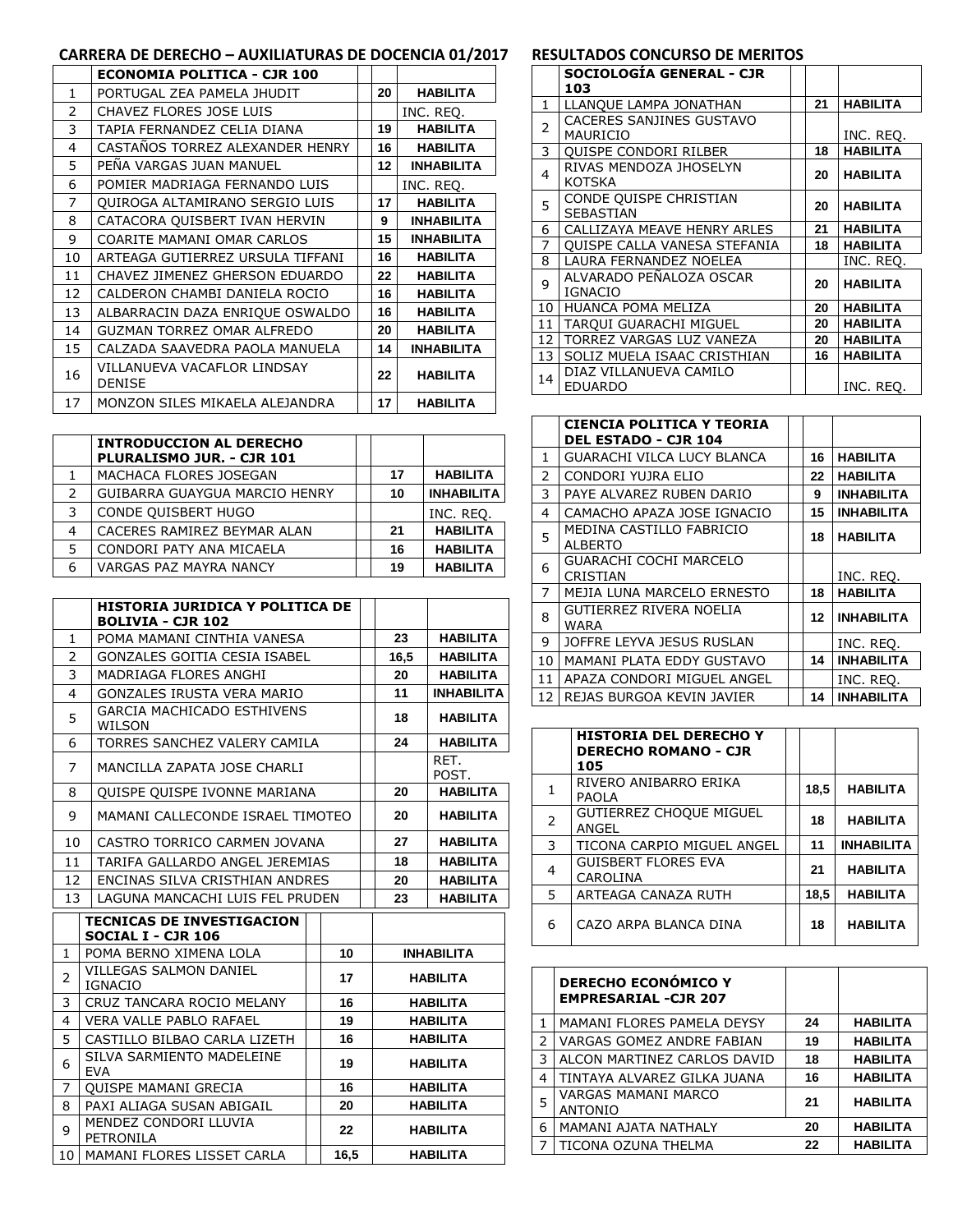### **CARRERA DE DERECHO – AUXILIATURAS DE DOCENCIA 01/2017 RESULTADOS CONCURSO DE MERITOS**

|                | <b>DERECHO INFORMATICO - CJR 208</b>          |      |                   |
|----------------|-----------------------------------------------|------|-------------------|
| $\mathbf{1}$   | CONDARCO BALLON ROXANA                        | 12   | <b>INHABILITA</b> |
| $\mathcal{P}$  | ORTIZ ROCHA JONATHAN SERGIO                   |      | INC. REQ.         |
| 3              | <b>BALLIVIAN CHALLCO ALICIA</b>               |      | INC. REQ.         |
| 4              | MAMANI VILA MERYLUZ DANIELA                   | 21   | <b>HABILITA</b>   |
| 5              | CORTEZ RAMOS LAURA DANIELA                    | 21   | <b>HABILITA</b>   |
| 6              | ALVARADO CARRILLO DANIEL                      | 13   | <b>INHABILITA</b> |
| $\overline{7}$ | VILLAVICENCIO LOZA MAURICIO<br><b>BRANDON</b> | 17   | <b>HABILITA</b>   |
| 8              | ESTRADA GULBERTI ALEJANDRO<br>MAURICIO        | 18,5 | <b>HABILITA</b>   |
| 9              | RAMOS MOLLINEDO IVAN REYNALDO                 | 16   | <b>HABILITA</b>   |
| 10             | <b>OUISPE HUANCA LOURDES</b>                  | 19   | <b>HABILITA</b>   |
| 11             | ZARATE VALERO JOHN WILDER                     | 20   | <b>HABILITA</b>   |
| 12             | CHOQUE RAMOS MELINA                           | 16   | <b>HABILITA</b>   |
| 13             | USNAYO QUISPE NORA BEATRIZ                    | 20,5 | <b>HABILITA</b>   |
| 14             | ROJAS TICONA MANFREDO FELIX                   |      | INC. REQ.         |
| 15             | AVILA GAMARRA HELEN JASMIN                    | 21   | <b>HABILITA</b>   |
| 16             | TICONA SANCHEZ DANIEL ELIAS                   | 19   | <b>HABILITA</b>   |
| 17             | COPA ALANOCA DANIELA SONIA                    | 16   | <b>HABILITA</b>   |

| <b>SOCIOLOGIA JURIDICA CJR-209</b> |      |                   |
|------------------------------------|------|-------------------|
| PACHECO MERCADO RUBEN              | 16   | <b>HABILITA</b>   |
| ARCANI CHOQUEHUANCA EDWIN          | 18.5 | <b>HABILITA</b>   |
| CALLISAYA QUISPE MARIELA LUZ       | 11   | <b>INHABILITA</b> |

|               | <b>DERECHO CIVIL I: PERSONAS Y</b><br><b>DD.RR. CJR-210</b> |    |                   |
|---------------|-------------------------------------------------------------|----|-------------------|
|               | CARRILLO LIMACHI MARLENE                                    | 17 | <b>HABILITA</b>   |
| $\mathcal{P}$ | MIRANDA UNTOJA WILDER FLORENCIO                             | 20 | <b>HABILITA</b>   |
| 3             | <b>QUISBERT PINEDO GUSTAVO</b><br><b>ALEJANDRO</b>          | 20 | <b>HABILITA</b>   |
| 4             | CALLIZAYA CHAVEZ CINTHYA ARACELY                            | 17 | <b>HABILITA</b>   |
| 5             | APAZA QUISPE JULIO DAGNER                                   | 18 | <b>HABILITA</b>   |
| 6             | CONDE GUACHALLA WALY VLADIMIR                               | 12 | <b>INHABILITA</b> |
| 7             | BERNAL BERNA ILSEM MELIZA                                   |    | INC. REO.         |

|               | <b>DERECHO MUNICIPAL Y DERECHO</b><br><b>AUTONOMICO CJR-211</b> |    |                   |
|---------------|-----------------------------------------------------------------|----|-------------------|
| 1             | HIDALGO REJAS FELMAN ERICK                                      | 8  | <b>INHABILITA</b> |
| $\mathcal{P}$ | RAMOS HUANCA EDWIN MARCELO                                      |    | INC. REO.         |
| 3             | <b>JEREZ AGRAMONT WILSON</b>                                    | 19 | <b>HABILITA</b>   |
| 4             | MAGNE FLORES EDWIN AGUSTIN                                      | 20 | <b>HABILITA</b>   |
| 5.            | CARI ZEGARRA JAZMIN GABRIELA                                    | 20 | <b>HABILITA</b>   |
| 6             | CHOQUE CHUQUIMIA DAYNOR                                         | 20 | <b>HABILITA</b>   |
| 7             | <b>GUTIERREZ CATARI MAYA ISABEL</b>                             | 23 | <b>HABILITA</b>   |
| 8             | LOZA CALDERON FREDDY                                            | 18 | <b>HABILITA</b>   |
| 9             | TICONA CALLISAYA TANIA MARIBEL                                  |    | INC. REO.         |
| 10            | CAVERO ARUQUIPA DAVID ANTONIO                                   | 20 | <b>HABILITA</b>   |

|   | <b>DERECHO CIVIL II: OBLIGACIONES</b><br><b>CJR-315</b> |              |                   |
|---|---------------------------------------------------------|--------------|-------------------|
|   | SUMI POMA RICHARD                                       | 17           | <b>HABILITA</b>   |
| っ | LAURA LOZA LOURDES                                      | 12           | <b>INHABILITA</b> |
| 3 | ESPEJO CANAZA RUDY PETER                                | 16           | <b>HABILITA</b>   |
| 4 | HILIRE POMA MIGUEL ANGEL                                | 16           | <b>HABILITA</b>   |
| 5 | MAMANI APAZA JORGE LUIS                                 | 20           | <b>HABILITA</b>   |
| 6 | <b>OUISBERT PINEDO JAVIER</b>                           | EGR.<br>2014 | INC. REO.         |

|                          | <b>CRIMINOLOGIA CJR-212</b>                |      |                   |
|--------------------------|--------------------------------------------|------|-------------------|
| 1                        | LAZARTE VERA WILSON DAVID                  |      | INC. REQ.         |
| $\overline{\phantom{a}}$ | TOLA MAMANI ISMAEL GUSTAVO                 | 20   | <b>HABILITA</b>   |
| 3                        | ALVARADO ARTEAGA FRANZ<br>GONZALO          |      | INC. REQ.         |
| 4                        | MACHACA KAUNE MARIEL<br><b>ALEJANDRA</b>   | 15   | <b>INHABILITA</b> |
| 5                        | CHOQUE MARAZA WARA PAJCHA                  | 17   | <b>HABILITA</b>   |
| 6                        | ARGUEDAS CHOQUE ARAMIS<br>MAURICIO         |      | INC. REQ.         |
| 7                        | PAZ CHOQUEMITA KEYLA DENNIS                | 20   | <b>HABILITA</b>   |
| 8                        | MAMANI QUISPE JHOSSELINE<br>YESSICA        | 18   | <b>HABILITA</b>   |
| 9                        | SANGA VARGAS BRYAN RUBEN<br><b>JOSUE</b>   |      | INC. REQ.         |
| 10                       | MORALES QUISBERT LENNY<br><b>CELESTE</b>   | 16   | <b>HABILITA</b>   |
| 11                       | SALAS ARCANI YHOMAR EFRAIN                 | 17,5 | <b>HABILITA</b>   |
| 12                       | VINO ORELLANA ANDRES NICANOR               | 18   | <b>HABILITA</b>   |
| 13                       | ABIRCATA CORAZON JENNY<br><b>JAQUELINE</b> | 16   | <b>HABILITA</b>   |
| 14 <sub>1</sub>          | ALIAGA LEMA DANIEL ALBERTO                 |      | INC. REQ.         |
| 15                       | NINA FERNANDEZ RODRIGO                     | 17   | <b>HABILITA</b>   |
| 16                       | ESCOBAR CALCINA ESCARLET<br><b>ROXANA</b>  | 18   | <b>HABILITA</b>   |
| 17                       | CONDORI QUISPE MAURICIO<br><b>ALBARO</b>   | 20   | <b>HABILITA</b>   |

|               | <b>DERECHO CONSTITUCIONAL Y</b><br><b>PROCESAL CONST. CJR-213</b> |    |                   |
|---------------|-------------------------------------------------------------------|----|-------------------|
|               | GEMIO ROMERO NICOL ANGELA                                         | 19 | <b>HABILITA</b>   |
| $\mathcal{P}$ | MAMANI SEGURA GUILLERMO                                           | 12 | <b>INHABILITA</b> |
| 3             | ARZE RIVAMONTAN ZARELA                                            |    | INC. REO.         |
| 4             | THOLA CALLE JULIO BAILON                                          | 17 | <b>HABILITA</b>   |
| 5             | PAREDES CHURA JUAN JUSTINO                                        | 20 | <b>HABILITA</b>   |
| 6             | VALENCIA LINARES YURI OMAR                                        | 19 | <b>HABILITA</b>   |
|               | LOPEZ COLQUEHUANCA JUAN<br>VICTOR                                 | 24 | <b>HABILITA</b>   |

|   | <b>DERECHO PENAL I CJR-314</b>     |    |                 |
|---|------------------------------------|----|-----------------|
|   | ARTEAGA CRUZ ARIES LENDY           | 23 | <b>HABILITA</b> |
| 2 | <b>QUINO GUTIERREZ CARLA WENDY</b> | 22 | <b>HABILITA</b> |
|   | MENDOZA ALCON ILSEN<br>CAROLINA    | 19 | <b>HABILITA</b> |
| 4 | FLORES TERAN BORIS FELIPE          | 20 | <b>HABILITA</b> |
| 5 | <b>FLORES CUSSI RUTH KAREM</b>     | 23 | <b>HABILITA</b> |
| 6 | LIMA LIZARRAGA NOEMI DALINA        | 20 | <b>HABILITA</b> |

|               | <b>DERECHO DEL TRABAJO CJR-</b><br>316  |      |                   |
|---------------|-----------------------------------------|------|-------------------|
| 1             | GUACHALLA JEREZ LUIS ARMANDO            | 17,5 | <b>HABILITA</b>   |
| $\mathcal{P}$ | <b>MAMANI TONCONI GABRIELA</b>          | 22   | <b>HABILITA</b>   |
| 3             | ALMANZA MAMANI ELIANA EMILIA            | 18   | <b>HABILITA</b>   |
| 4             | MEDINA TRUJILLO JHOSIMAR                | 18   | <b>HABILITA</b>   |
| 5.            | POMA AGUIRRE DENNIS                     | 15   | <b>INHABILITA</b> |
| 6             | ESTRADA MAMANI CESAR ARTURO             | 17,5 | <b>HABILITA</b>   |
| 7             | FERNANDEZ PEREZ KAINA<br><b>ALISSON</b> | 19   | <b>HABILITA</b>   |
| 8             | LECOÑA MAMANI ALISON NOEMY              |      | INC. REO.         |
| 9             | LOPEZ CHOQUETARQUI HENRRY               | 20   | <b>HABILITA</b>   |
| 10            | <b>UGARTE PABON MARCIO</b>              | 20   | <b>HABILITA</b>   |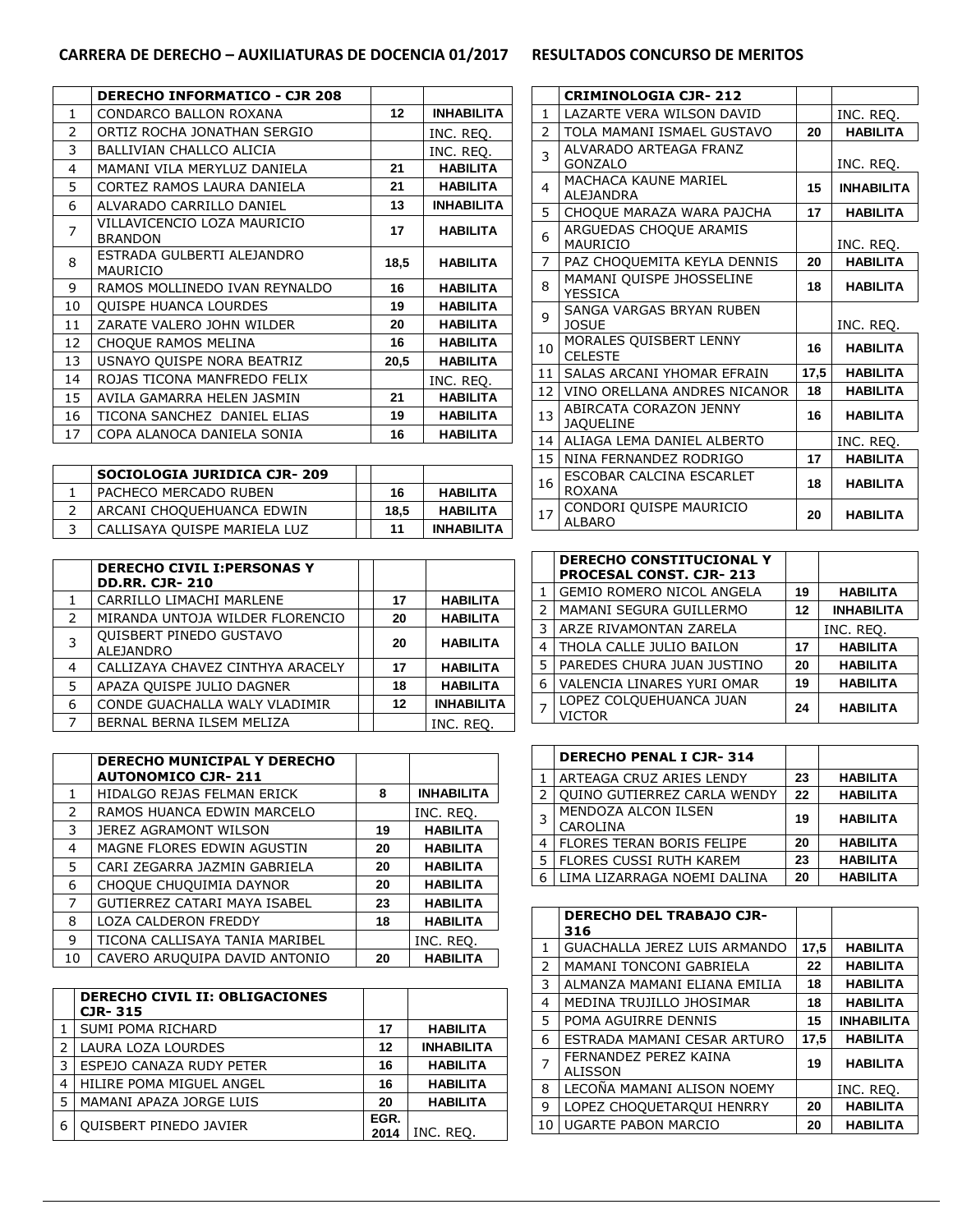## **CARRERA DE DERECHO – AUXILIATURAS DE DOCENCIA 01/2017 RESULTADOS CONCURSO DE MERITOS**

| <b>TÉCNICAS DE INVESTIGACIÓN</b><br>JURÍDICA II - CJR 318 |      |                   |
|-----------------------------------------------------------|------|-------------------|
| CALLISAYA CALLISAYA JHONNY FERNANDO                       | 17.5 | <b>HABILITA</b>   |
| TITO PACO SUSAN ANALIA                                    | 13   | <b>INHABILITA</b> |
| COLOUE TANCARA FRANK REYNALDO                             | 19   | <b>HABILITA</b>   |

|   | DERECHO INTERNACIONAL PUBLICO<br>- CJR 319 |    |                 |
|---|--------------------------------------------|----|-----------------|
|   | SUXO HINOJOSA BLANCA                       | 20 | <b>HABILITA</b> |
| フ | MEDINA SALAS CINTHIA KARINA                | 18 | <b>HABILITA</b> |
| 3 | TICONA FLORES ADRIAN MICHEL                | 21 | <b>HABILITA</b> |
| 4 | <b>VELASCO PORTILLO MARVIN</b>             | 21 | <b>HABILITA</b> |
| 5 | CUSSI QUISPE XIMENA                        | 22 | <b>HABILITA</b> |
| 6 | HERNANDEZ APAZA BRAYAN ALEX                | 20 | <b>HABILITA</b> |
| 7 | HUANCA CANTUTA LILEN DALIA                 | 16 | <b>HABILITA</b> |
| 8 | CHAMBI ROCHA ALINE NOEMI                   | 19 | <b>HABILITA</b> |

|   | <b>DERECHO ADMINISTRATIVO,</b><br>PROCESAL ADMINISTRATIVO Y<br><b>DEFENSA LEGAL DEL ESTADO - CJR</b><br>320 |      |                 |
|---|-------------------------------------------------------------------------------------------------------------|------|-----------------|
|   | ATAHUACHI CRUZ MARYORI PAOLA                                                                                |      | INC. REO.       |
|   | <b>OUENTA RAMOS MELISSA CRISTAL</b>                                                                         | 16   | <b>HABILITA</b> |
| 3 | PINTO QUISPE ANA MARIA                                                                                      | 16,5 | <b>HABILITA</b> |
| 4 | RAMIREZ MAMANI BRIAN HUGO                                                                                   | 19   | <b>HABILITA</b> |

| <b>DERECHO CIVIL III: CONTRATOS -</b><br><b>CJR 421</b> |      |                 |
|---------------------------------------------------------|------|-----------------|
| CANCHARI QUINO MARLENE                                  | 24.5 | <b>HABILITA</b> |
| APAZA CANAZA IVAN FELIX                                 | 18.5 | <b>HABILITA</b> |
| SALAS CONDE NEYZA ANA                                   | 18   | <b>HABILITA</b> |
| ALBERTO AYALA MIJAIL JUAN                               | 20   | <b>HABILITA</b> |

| <b>DERECHO FINANCIERO Y</b><br><b>TRIBUTARIO - CJR 422</b> |    |                 |
|------------------------------------------------------------|----|-----------------|
| HUANCA CANTUTA JAMIL ALCIDA                                | 18 | <b>HABILITA</b> |

| <b>DERECHO MINERO Y DE</b><br><b>HIDROCARBUROS - CJR 423</b> |    |                  |
|--------------------------------------------------------------|----|------------------|
| NINA TICONA VIANEY MILDRED                                   | 16 | <b>HARII ITA</b> |

|   | <b>DERECHO PROCESAL ORGANICO Y</b><br><b>ORGANO JUDICIAL - CJR 424</b> |    |                 |
|---|------------------------------------------------------------------------|----|-----------------|
|   | SALAZAR QUILLE ERLAND CRISTIAN                                         | 23 | <b>HABILITA</b> |
| フ | <b>GARCIA SUXO ANDY CARLOS</b>                                         | 22 | <b>HABILITA</b> |
| 3 | DIAZ VILLANUEVA CARLOS AUGUSTO                                         | 19 | <b>HABILITA</b> |
|   | CALLISAYA CONDORI RONALD                                               | 18 | <b>HABILITA</b> |
|   | <b>QUISPE PALACIOS JHON TOMAS</b>                                      | 19 | <b>HABILITA</b> |

| <b>DERECHO COMERCIAL - CJR 425</b> |    |                 |
|------------------------------------|----|-----------------|
| SOLIZ CAGUAYA MICAELA LUCIA        | 23 | <b>HABILITA</b> |
| JAIMES MANCILLA HELEN ADRIANA      | 20 | <b>HABILITA</b> |
| TICONA JAHUIRA GROVER              |    | INC. REQ.       |
| MAMANO TOLEDO JUAN JOSE            | 25 | <b>HABILITA</b> |

| <b>DERECHO AGRARIO - CJR 426</b> |    |                  |
|----------------------------------|----|------------------|
| ONOFRE OUENTA LIDIA              | 20 | <b>HARII ITA</b> |

|   | <b>DERECHO PENAL II - CJR 428</b>        |    |                 |
|---|------------------------------------------|----|-----------------|
| 1 | RAMOS CHAMBI YAMIL JESUS                 | 21 | <b>HABILITA</b> |
| 2 | <b>GUARACHI RAMOS DANIA IVON</b>         | 19 | <b>HABILITA</b> |
| 3 | CHAVEZ LEONARDINI MAURICIO<br>CHRISTIAN  | 16 | <b>HABILITA</b> |
| 4 | AGUILAR GUARACHI ERICK<br><b>ANTONIO</b> | 17 | <b>HABILITA</b> |
| 5 | <b>FLORES CUSSI ZULMA</b>                | 18 | <b>HABILITA</b> |
| 6 | <b>CALLE MARCA MARVIN</b>                | 23 | <b>HABILITA</b> |

|   | <b>DERECHO DE LAS FAMILIAS,</b><br>DERECHO NIÑO, NIÑA,<br><b>ADOLESCENTE Y SUS</b><br><b>PROCEDIMIENTOS - CJR 429</b> |      |                 |
|---|-----------------------------------------------------------------------------------------------------------------------|------|-----------------|
| 1 | NINA ALI MIRIAN                                                                                                       | 21,5 | <b>HABILITA</b> |
| 2 | CHOQUE PAXIPATI KARINA DANIELA                                                                                        | 20   | <b>HABILITA</b> |
| 3 | GUARANI TARIFA PAMELA                                                                                                 | 19   | <b>HABILITA</b> |
| 4 | CANEDO PAREDEZ RICHART                                                                                                | 21   | <b>HABILITA</b> |
| 5 | ALI ROSA WILMA MARISOL                                                                                                | 21   | <b>HABILITA</b> |
| 6 | CALLATA RODRIGUEZ RONALD                                                                                              | 18   | <b>HABILITA</b> |
| 7 | CALLE REVOLLO IVAN KID                                                                                                | 21   | <b>HABILITA</b> |
| 8 | ARTEAGA AGUILAR ERNESTO                                                                                               | 20   | <b>HABILITA</b> |

| <b>DERECHO PENITENCIARIO - CJR</b><br>432 |    |                 |
|-------------------------------------------|----|-----------------|
| CALLE HUAYNOCA AMALIA                     | 22 | <b>HABILITA</b> |
| LOPEZ CORTEZ NICOLE JOSELINE              | 18 | <b>HABILITA</b> |

| <b>DERECHO ECOLOGICO - CJR 433</b> |      |           |
|------------------------------------|------|-----------|
| I MAMANI PI ATA HENRY CARLOS       | 19.5 | HARII ITA |

| <b>DERECHO DIPLOMATICO-CJR</b><br>435 |    |                   |
|---------------------------------------|----|-------------------|
| MEDINA CAMACHO MARIEL                 | 13 | <b>INHABILITA</b> |
| LOSANTOS RAMOS ALEJANDRA              | 26 | <b>HABILITA</b>   |
| CHAVEZ MONTES MIGUEL MARIO            | 24 | <b>HABILITA</b>   |

|   | <b>DERECHO CIVIL IV:</b><br><b>SUCESIONES - CJR 528</b> |      |                 |
|---|---------------------------------------------------------|------|-----------------|
|   | İ TIÑINI MAYTA MILENKA ANAHI                            | 20   | <b>HABILITA</b> |
|   | LAURA CHOQUE ANAHI LIZA                                 | 21   | <b>HABILITA</b> |
| 3 | MAMANI GUTIERREZ CARLA IRIS                             | 22,5 | <b>HABILITA</b> |
| 4 | CONDE MAMANI PAOLA PATRICIA                             |      | INC. REQ.       |
| 5 | SALVATIERRA LAURA BRIAN JAIME                           | 24.5 | <b>HABILITA</b> |
| 6 | AMARU RAMOS NEIDY YISHELL                               | 20   | <b>HABILITA</b> |

| <b>DERECHO PROCESAL CIVIL II:</b><br><b>P.F.C. - CJR 530</b> |    |                 |
|--------------------------------------------------------------|----|-----------------|
| MALDINI POYET TOBERTO FABIAN                                 | 18 | <b>HABILITA</b> |
| PEREZ RODRIGUEZ MAGALY                                       | 22 | <b>HABILITA</b> |
| MAMANI MAYTA MONICA                                          | 18 | <b>HABILITA</b> |

| <b>DERECHO PROCESAL PENAL</b><br>III; P.F.P. - CJR 531 |    |                 |
|--------------------------------------------------------|----|-----------------|
| IQUISE HUACA JOSE LUIS                                 |    | INC. REO.       |
| ADUVIRI CHURA JULIETA<br><b>VANESSA</b>                | 16 | <b>HABILITA</b> |
| CHAVEZ PARRADO BORIS                                   | 23 | <b>HABILITA</b> |
| BECERRA PILLCO LUIS GUSTAVO                            | 24 | <b>HABILITA</b> |